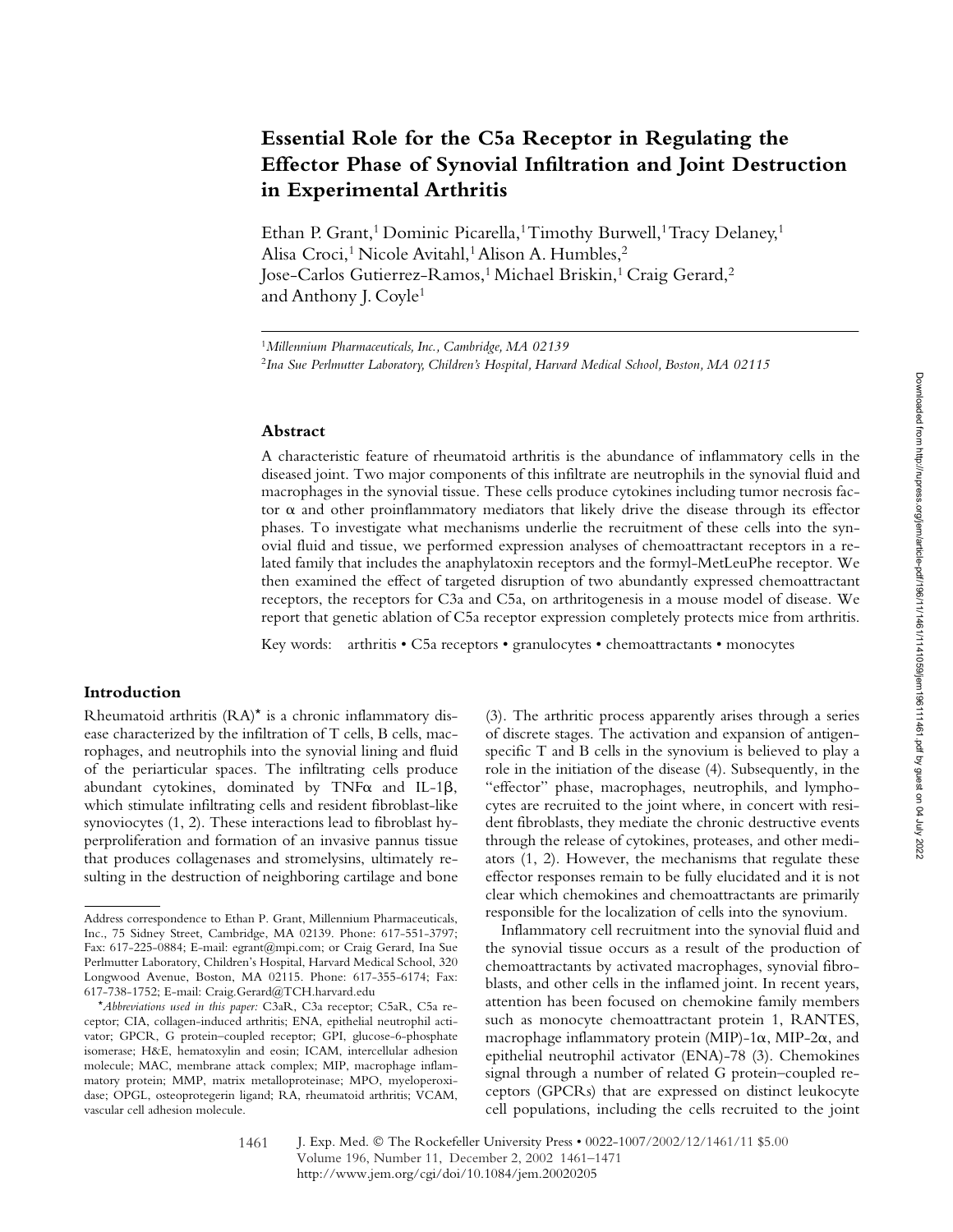during arthritogenesis. Given the large number of potential recruitment pathways that could contribute to joint inflammation, it has been difficult to determine which, if any, play unique roles that cannot be compensated by other chemokines and their receptors. Studies in animal models have suggested an important role for certain chemokine interactions with their receptors. For example, experimental arthritis can be partially ameliorated with modified RANTES (met-RANTES) and monocyte chemoattractant protein 1 antagonists (5–7). As these chemokines are promiscuous in binding to several distinct chemokine receptors, the relative importance of their cognate receptors in cell recruitment remains to be fully defined.

A second family of chemoattractant molecules, which signal through a related family of GPCRs, is comprised of complement fragments and bacterial peptides such as C3a, C5a, and formyl-MetLeuPhe (8–10). Like the chemokine family, a number of these chemotactic molecules are present in the synovial tissue and/or synovial fluid of RA patients (9). The presence of elevated anaphylatoxin C3a and C5a levels is but one of several indications that the complement system is hyperactive in RA patients. For example, it has long been appreciated that antibody-driven inflammatory responses, through activation of the complement cascade or Fc-dependent cellular activation, play a crucial role in arthritis. In this context, the synovial tissue and fluid of RA patients frequently contain abundant autoantibodies such as rheumatoid factor (11). In addition, arthritis can be induced in rodents by passive transfer of anticollagen antibodies (12). The potential pathogenic role of autoantibodies has been further highlighted in recent years with the advent of the K/BxN arthritis model, in which disease can be induced by the transfer of anti–glucose-6 phosphate isomerase (GPI) autoantibodies (13).

The C5a receptor (C5aR) is recognized to be a potent chemoattractant receptor on neutrophils, monocytes, macrophages, and eosinophils (14). The liberation of C5a at sites of complement activation therefore leads to the recruitment of these cell types into sites of infection or autoantibody deposition. The C5aR is also present on a variety of other cell types, including bronchial epithelial and smooth muscle cells as well as endothelial cells and hepatocytes, where expression has been implicated in cell activation and the induction of proinflammatory mediators (15). The C3a receptor (C3aR) is also present on an array of cell types, including inflammatory cells as well as resident lung epithelium and smooth muscle cells. The C3aR and C5aR anaphylatoxin receptors are perhaps best known for their function as activators of histamine release, bronchoconstriction, and vasodilation (15). As such, the C3aR was recently implicated in the effector phase of asthma (16, 17). However, the roles of these receptors in cell recruitment pathways during the course of arthritic inflammation have not been delineated. Here, we report that genetic deletion of the C5aR completely protects mice from arthritis induced with anticollagen antibodies, indicating a central role for C5a-dependent cell recruitment and activation in the initiation of arthritis in this

model. These data raise the possibility that drugs and biotherapeutics targeting the C5aR may provide a novel strategy for therapeutic intervention to disrupt the effector phase of RA.

### **Materials and Methods**

*Mice.* The generation and characterization of  $C3aR^{-/-}$  and  $C5aR^{-/-}$  mice has been previously described (16, 18).  $C3aR^{-/-}$ and  $C5aR^{-/-}$  mice backcrossed three and four generations, respectively, onto a BALB/c background and littermate controls were used for all experiments described. Animal studies were performed according to institutional and National Institutes of Health guidelines for animal use and care.

*Human Cell Isolation and Culture.* Normal human peripheral blood monocytes were isolated using CD14-MicroBeads and magnetic cell separation technology according to the manufacturer's instructions (Miltenyi Biotec). Macrophages were derived by culturing purified monocytes for 10 d in the presence of 100 ng/ml GM-CSF (Pierce Chemical Co.). Granulocytes were isolated from peripheral blood via Ficoll density gradient separation. Isolated cell populations were cultured in RPMI 1640 medium (Invitrogen) containing 10% fetal bovine serum (Invitrogen) for 4 or 24 h in the presence of one of the following stimuli:  $1 \mu g/ml$ Escherichia coli 026:B6 LPS (Sigma-Aldrich), 5 µg/ml recombinant human CD40L (PeproTech), or 100 ng/ml recombinant human TNF $\alpha$  (PeproTech). RNA was extracted and used in TaqMan® analyses as described below.

*Immunohistochemistry.* Human RA synovial tissue was obtained as discarded material from joint replacement surgery.  $5-\mu m$ sections of snap frozen tissue blocks were fixed in acetone and incubated in 0.3% goat serum (Vector Laboratories)/0.3% hydrogen peroxide in PBS for 5 min. Sections were incubated in PBS/5% goat serum for 30 min followed by anti-C5aR (BD Biosciences) or control rabbit IgG (Dako) for 1 h at room temperature. The slides were developed using the VECTASTAIN® Elite ABC Rabbit IgG kit and the AEC Peroxidase Substrate kit (Vector Laboratories) and counterstained in Mayer's hematoxylin (Poly Scientific). To detect IgG deposition, mouse joints were fixed and decalcified in 4% paraformaldehyde/10% EDTA (both from Sigma-Aldrich) for 14 d and embedded in optimum cutting temperature for sectioning. 6-um sections were incubated with FCS to block Fc receptor binding followed by biotinylated rat anti–mouse IgG (Dako). Staining was revealed using StreptABCComplex/horseradish peroxidase detection (Dako) according to the manufacturer's instructions. To detect C3 and C1q deposition, joints were fixed for 4 d in buffered 10% formalin (Fisher Scientific), decalcified for 2 wk in 5% formic acid (Sigma-Aldrich), and processed for paraffin embedding.  $6-\mu m$ sections were incubated with FCS followed by anti-C3, anti-C1q (both from Connex), or control rat IgG (Dako). Sections were then incubated with biotinylated rabbit anti–rat IgG and staining was revealed using StreptABCComplex/horseradish peroxidase detection. All slides were counter stained with hematoxylin (Poly Scientific).

*Antibody-induced Experimental Arthritis.* 10–12-wk-old  $C3aR^{-/-}$  or  $C5aR^{-/-}$  mice and wild-type littermates (five mice per group) were immunized intravenously with 4 mg Arthrogencollagen-induced arthritis (CIA) type II collagen-specific mAbs, a mixture of four mAbs that recognize individual epitopes within the CB11 fragment of type II collagen (Chemicon International, Inc.).  $48-72$  h later, mice were administered  $25 \mu g$  LPS (Chemi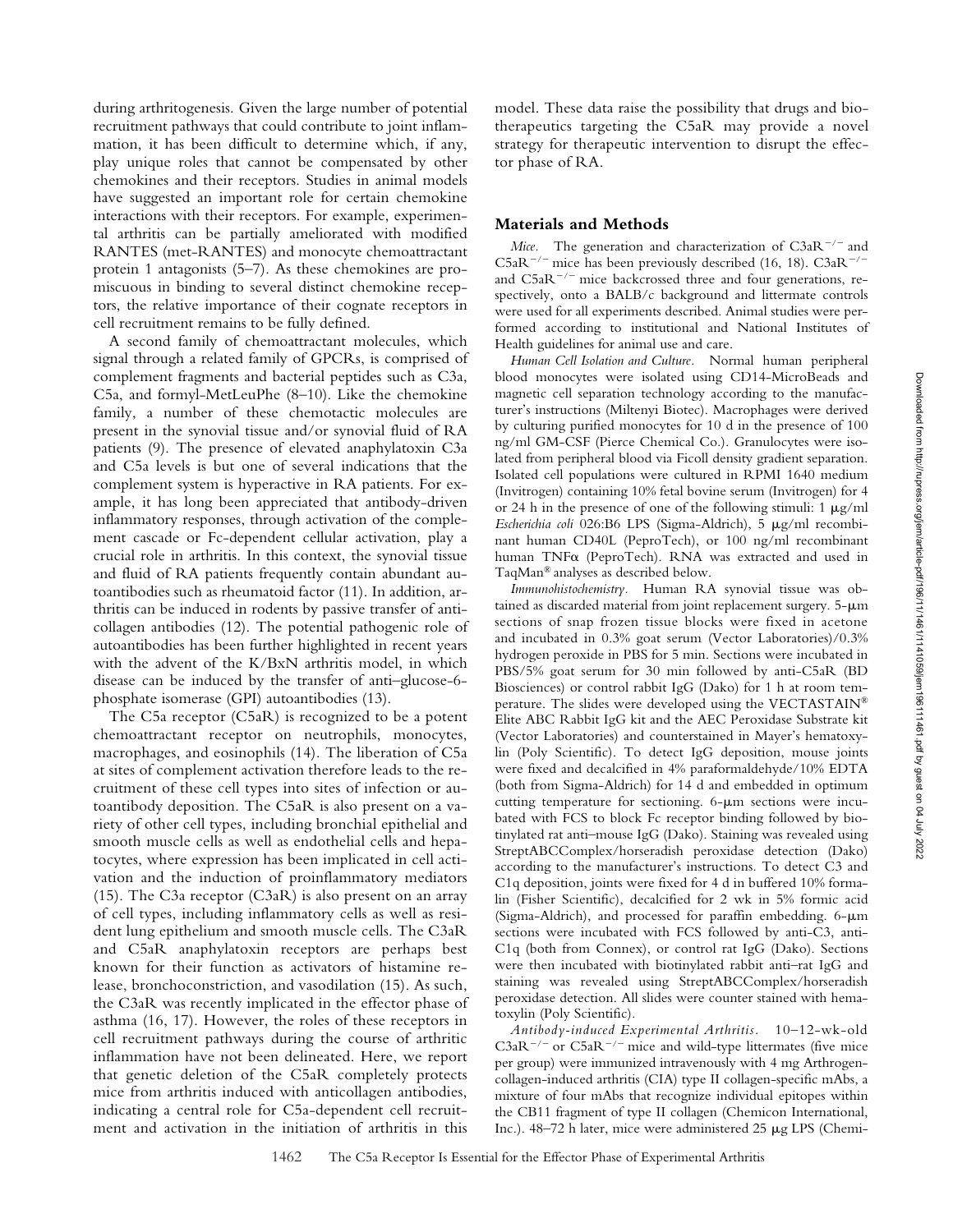con International, Inc.) intraperitoneally and monitored for clinical signs of arthritis twice weekly for 14 d. Arthritis indications were scored as follows:  $0 =$  normal,  $1 =$  swelling in phalangeal joints only,  $2 =$  severe local swelling or moderate swelling over whole paw,  $3$  = severe swelling over whole paw, and  $4 = \text{anky}$ losis. Scoring was performed by a blinded observer.

*Histological Analysis of Arthritis.* Knees, hind paws, and forepaws from one side of each mouse were fixed for 4 d in buffered 10% formalin (Fisher Scientific), decalcified for 2 wk in 5% formic acid (Sigma-Aldrich), and processed for paraffin embedding.  $6-\mu m$  sections were stained with hematoxylin and eosin (H&E; Poly Scientific) and scored by a blinded observer for inflammation, pannus formation/cartilage loss, and bone erosion (see Table II). Severity was scored in a range from 0–4 for each parameter and the degree of involvement was determined by the percentage of articular surfaces affected by pannus formation.

*RNA Extraction and PCR Analysis.* Total RNA was prepared from tissues and cells by a single step extraction method using RNA STAT-60 (Tel-Test, Inc.). After DNase I (QIAGEN) treatment, cDNA was synthesized using Multiscribe Reverse Transcription Kit (Applied Biosystems). Gene expression was measured by TaqMan® real-time PCR (Applied Biosystems) according to the manufacturer's protocols. Probes and primer sets for mouse GAPDH and mouse IL-1 $\beta$  were purchased from Applied Biosystems. Sequences of all other primers and probes are listed in Table I.

Target gene probes were labeled with 6-carboxyfluorescein (FAM) and the internal reference probes, human  $\beta_2$ -microglobulin and rodent GAPDH, were labeled with VIC. PCR reactions contained the forward and reverse primers (200 nM) and the probe (100 nM) for  $\beta_2$ -microglobulin or GAPDH and the forward and reverse primers (600 nM) and probe (200 nM) for the gene of interest. The experiments were performed on an ABI PRISM 7700 Sequence Detection System (Applied Biosystems) using the following conditions: 2 min at  $50^{\circ}$ C, 10 min at  $95^{\circ}$ C, followed by two-step PCR for 40 cycles of 95°C for 15 s followed by  $60^{\circ}$ C for 1 min. The number of PCR cycles needed for FAM and VIC fluorescence to cross a threshold of a statistically significant increase in fluorescence ( $Ct =$  threshold cycle) was measured using Applied Biosystems software. Relative target gene expression was determined using this formula: Relative Expression = 2<sup>-( $\Delta$  $\Delta$ CT) where  $\Delta$  $\Delta$ CT = (Ct<sub>target gene</sub> – Ct<sub>reference gene</sub> in</sup> experimental cDNA sample) – (Ct<sub>target gene</sub> – Ct<sub>reference gene</sub> in mock reverse transcribed RNA sample).

*Myeloperoxidase (MPO) Assay.* Frozen joints were pulverized with a Bessman tissue pulverizer (BioSpec Products) on dry ice placed in 4 ml MPO buffer (50 mM  $Na<sub>2</sub>HPO<sub>4</sub>/0.5%$  hexadecyl trimethyl ammonium bromide/10 mM EDTA, pH 5.4) and homogenized with three 30-s bursts with a PowerGen tissue homogenizer (Fisher Scientific). The samples were subjected to three rounds of freeze/thaw at  $-80^{\circ}$ C. The homogenate was sonicated briefly in a water bath sonicator at maximum intensity. Insoluble material was removed by centrifugation in a microcentrifuge at 14,000 rpm for 5 min. Total protein content of the supernatant was determined using the bicinchoninic acid protein assay (Pierce Chemical Co.) and MPO activity was measured as follows. Samples were plated in 96-well tissue culture plates (Fisher Scientific) in a volume of 25  $\mu$ l/well. 25  $\mu$ l 1.67 mg/ml O-dianisidine (Sigma-Aldrich) in 50 mM Na<sub>2</sub>HPO<sub>4</sub>, pH 5.4, was added to each well. 200  $\mu$ l 0.009% H<sub>2</sub>O<sub>2</sub> in 50 mM Na<sub>2</sub>HPO<sub>4</sub>, pH 5.4, was then added to each well and incubated for 10 min at room temperature. The  $A_{450}$  was measured and background subtracted for wells containing MPO buffer alone. The A450/mg total protein was then calculated to determine the relative MPO activity.

## **Results**

*Expression of the C3aR and C5aR in Human Cells and in RA Synovium.* To identify chemoattractant receptors expressed abundantly on key inflammatory cell types involved in arthritic pathogenesis, we performed a quantitative mRNA expression analysis using normal peripheral bloodderived monocytes, macrophages, and granulocytes. We extracted RNA from each of these populations before and after activation with relevant stimuli, synthesized cDNA, and performed TaqMan® real-time PCR analysis of the anaphylatoxin receptors C3aR and C5aR and the formyl-MetLeuPhe receptor-like GPCRs, FPRL1, and FPRL2. Together, these receptors form a chemoattractant receptor subfamily of GPCRs, although the biologic function and ligands for FPRL1 and FPRL2 have yet to be fully delineated. Of these receptors, C5aR had the highest levels of expression in granulocytes, monocytes, and macrophages (Fig. 1 A). Expression of C5aR appeared to be increased in granulocytes after a 4-h stimulation with TNFa. However, expression in monocytes and macrophages was not appreciably regulated by cell activation. C3aR expression was also notable in these three cell populations and like the C5aR, expression was augmented transiently in TNF $\alpha$ stimulated granulocytes. In comparison, FPRL1 and FPRL2 were expressed at lower levels (Fig. 1 A). Given the abundant relative expression of C3aR and C5aR on these cell types, we performed additional expression analyses of these two receptors in diseased human tissue.

To examine the distribution and expression of the C3aR and C5aR in inflamed human synovium, we performed an immunohistochemical analysis on frozen sections of human RA synovium from multiple individuals. Pronounced staining of both receptors was observed in the intimal layer, consistent with localization to macrophage-like synoviocytes, as well as scattered throughout the subintimal region (Fig. 1 B). Of the two receptors, C5aR was consistently more pronounced in expression, although this may in part reflect differences in avidities between the two antibodies. Immunohistochemistry with an anti-CD68 mAb on serial sections showed a very similar pattern of expression, with intense staining in the intimal layer and scattered positive subintimal cells. Thus, it is likely that the majority of  $C3aR<sup>+</sup>$  and  $C5aR<sup>+</sup>$  cells in the RA synovium are macrophages, although it is possible that  $C3aR^+$  and  $C5aR^+$ infiltrating neutrophils and other granulocytes are also present. In addition, C5aR was clearly detected on endothelial cells lining the blood vessels within synovial tissues (Fig. 1 B). The abundance of expression of these receptors in inflamed synovial tissue together with the high levels of expression on three major effector cell populations prompted us to examine the role of the C3aR and C5aR in the recruitment of inflammatory cells in a rodent model of arthritis.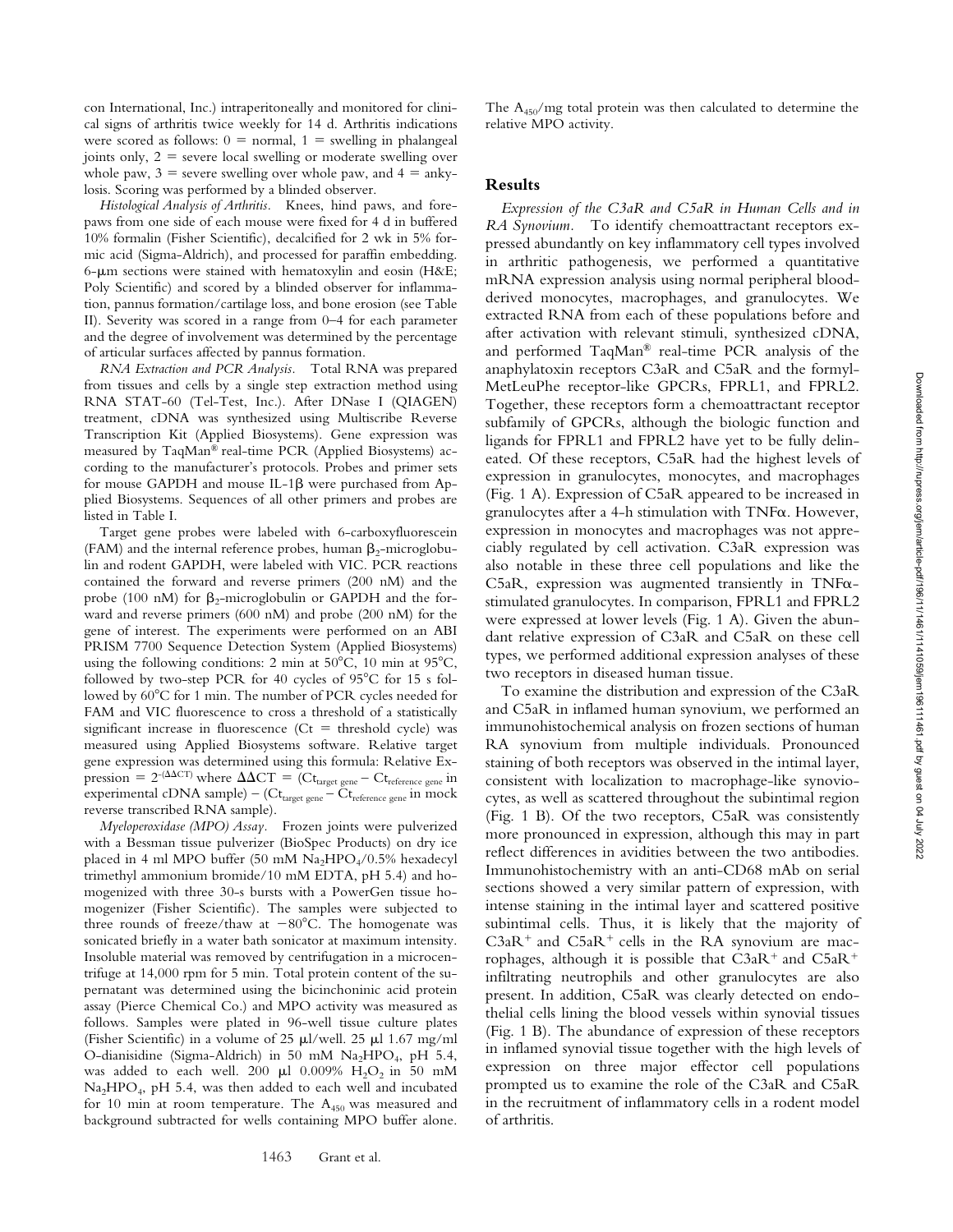**Table I.** *Sequence of Primers and Probes*

| Mouse         | Forward Primer                        | Reverse Primer                     |
|---------------|---------------------------------------|------------------------------------|
| C3aR          | 5'-GGCCCTGGGAACCTAAGC-3'              | 5'-TGAGAGTCGCCAAATTGTCTAAAG-3'     |
| C5aR          | 5'-GGGTAGCTTCCCCAAAGAGAA-3'           | 5'-AGGAGGAAGGTGTAGCAGATGTTTA-3'    |
| $TNF\alpha$   | 5'-ACAAGGCTGCCCCGACTAC-3'             | 5'-CGGCAGAGAGGAGGTTGACTT-3'        |
| $MMP-3$       | 5'-TGAGTCTTTGTGAAAGGAAGTGCTT-3'       | 5'-ATCCTTTGACAACTTGACGTTGAC-3'     |
| CD4           | 5'-TCTGCATCCTCTGCTGTGTCA-3'           | 5'-AGCCTCTTGATCTGAGACATTCG-3'      |
| CD19          | 5'-AAACCCAATTAGCCACTCAAATTCT-3'       | 5'-CCAGGATGTACTCAGACCTCAGTTC-3'    |
| CD68          | 5'-TGACCTGCTCTCTCTAAGGCTACA-3'        | 5'-AGGACCAGGCCAATGATGAG-3'         |
| <b>OPG</b>    | 5'-ATCTCGGCCACTCGAACCT-3'             | 5'-CAATCTCTTCTGGGCTGATCTTC-3'      |
| OPGL          | 5'-GCTTATGAAAAACTTACACGTGAGCTAT-3'    | 5'-TGGCATCCTCTTAATTTCAAGGTT-3'     |
| $ENA-78$      | 5'-TTCAGAAAATATTGGGCAGTGACA-3'        | 5'-CTATTGAACACTGGCCGTTCTTT-3'      |
| $MIP-1\alpha$ | 5'-TCATCGTTGACTATTTTGAAACCAG-3'       | 5'-GCCGGTTTCTCTTAGTCAGGAA-3'       |
| $MIP-2\alpha$ | 5'-CAAGAACATCCAGAGCTTGAGTGT-3'        | 5'-CTTGAGAGTGGCTATGACTTCTGTCT-3'   |
| ICAM-1        | 5'-CCCACAGTGGGTCGAAGGT-3'             | 5'-GATCCTCCGAGCTGGCATT-3'          |
| VCAM-1        | 5'-GTATTAAAGTCTGTGGATGGCTCGTA-3'      | 5'-TCAGTCTTAGATTCACACTCGTATATGC-3' |
| E-selectin    | 5'-GCTAGGCAGACATATTGGCTTTATC-3'       | 5'-GGACACAGAACACAATGTTCAAGAAT-3'   |
| Human         | Forward Primer                        | Reverse Primer                     |
| C5aR          | 5'-AGGTGGGAGAATTGCTCGAA-3'            | 5'-AGAGTGCAGTGGTGCGATCA-3'         |
| $\beta$ 2m    | 5'-CACCCCCACTGAAAAAGATGA-3'           | 5'-CTTAACTATCTTGGGCTGTGACAAAG-3'   |
| Mouse         | Probe                                 |                                    |
| C3aR          | 5'-CACATGTCATCCATCACTGTTCACCTGAGAA-3' |                                    |
| C5aR          | 5'-AAACCCACCATCAGCCGCAGGA-3'          |                                    |
| $TNF\alpha$   | 5'-CCTCACCCACACCGTCAGCCG-3'           |                                    |
| $MMP-3$       | 5'-CTCCTGTTTGGTTCTGCCATAGCACATG-3'    |                                    |
| CD4           | 5'-CCGGCACCAACAGCGCCA-3'              |                                    |
| CD19          | 5'-TTCCTATCCCACACAAGGGCCGG-3'         |                                    |
| CD68          | 5'-CCCGAAGTGTCCCTTGTCAGGCA-3'         |                                    |
| <b>OPG</b>    | 5'-CAGGCAGGCTCTCCATCAAGGCA-3'         |                                    |
| OPGL          | 5'-TGGTCTAACCCCTGGACATGTGCCA-3'       |                                    |
| $ENA-78$      | 5'-CACTGCGAGTGCATTCCGCTTAGCT-3'       |                                    |
| $MIP-1\alpha$ | 5'-AGCCTTTGCTCCCAGCCAGGTGTC-3'        |                                    |
| $MIP-2\alpha$ | 5'-CCCCCAGGACCCCACTGCG-3'             |                                    |
| ICAM-1        | 5'-CCACCCACCCCGCAAGTCCAAT-3'          |                                    |
| VCAM-1        | 5'-CCAGGCACAGCTGCAGGATGCC-3'          |                                    |
| E-selectin    | 5'-TCGGCAGCCACTGAATCCCATG-3'          |                                    |
| Human         | Probe                                 |                                    |
| C5aR          | 5'-TGGAGGTGGAGGTTGTGGTGAGCC-3'        |                                    |
| $\beta$ 2m    | 5'-ATGCCTGCCGTGTGAACCACGTG-3'         |                                    |

*Inflammatory Gene Regulation in Anticollagen Antibodyinduced Arthritis.* To characterize the inflammatory changes that occur during the course of anticollagen mAb-induced arthritis, we isolated joints from mice 24, 48, and 72 h and 5, 7, 9, 11, and 13 d after intravenous injection with an arthritogenic antibody cocktail. At each time point, we assessed joint swelling and then froze isolated joints for subsequent expression analyses. We used quantitative PCR to measure the relative expression and changes in transcription of a panel of inflammatory markers, including markers for the major immune cell subsets. Most markers examined showed a consistent pattern of induction 72 h after mAb injection (24 h after an intraperitoneal LPS boost given to the animals; Fig.1 C). In particular, IL-1 $\beta$  and matrix metalloproteinase (MMP)-3 (stromelysin 1) showed marked induction from very low basal levels to high levels that were sustained to the last time point examined, 13 d after mAb injection. CD4 and CD68 mRNA levels increased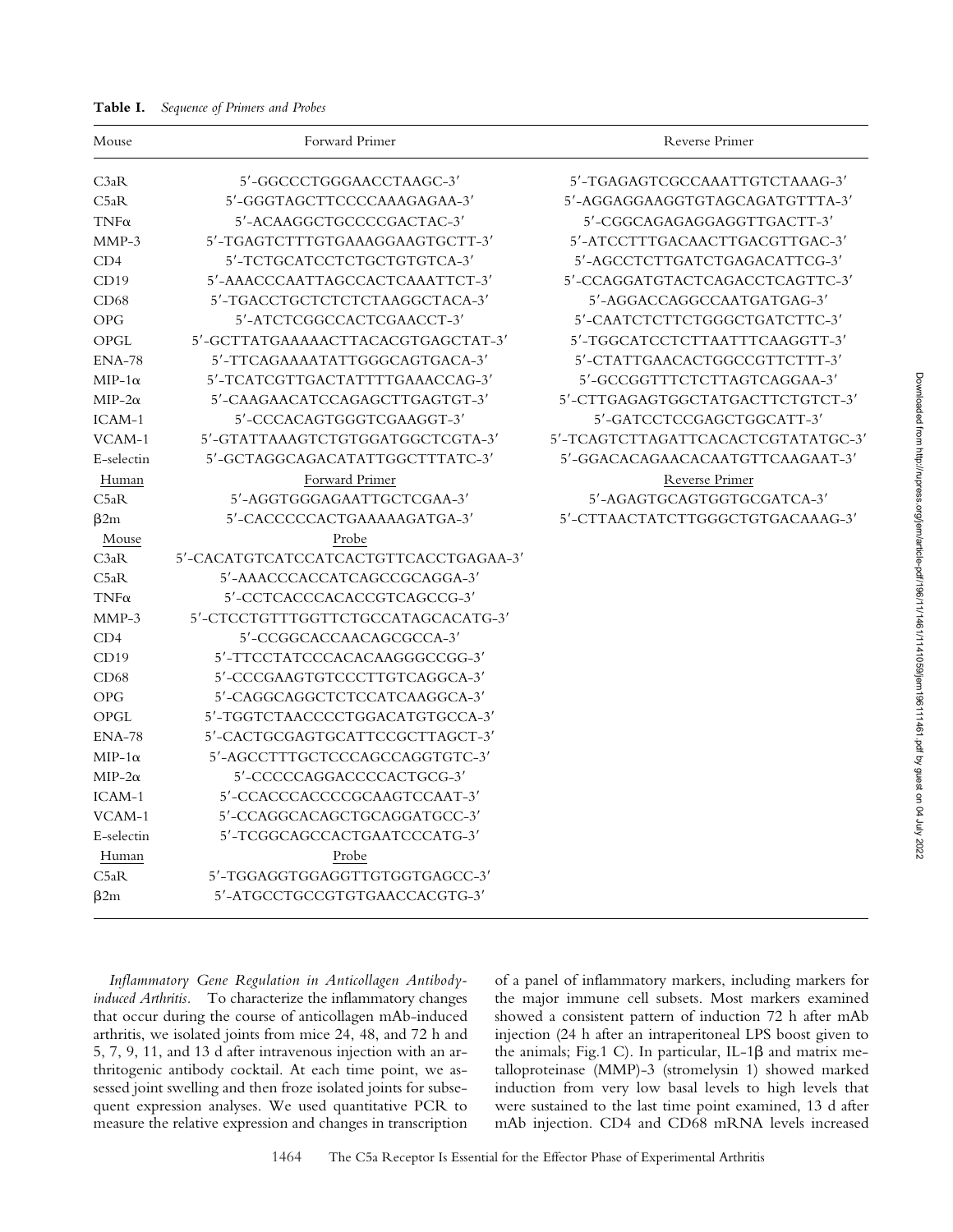



**Figure 1.** Expression of C5aR in human RA tissue and in a mouse model of arthritis. (A) Quantitative PCR analysis of C5aR, C3aR, FPRL1, and FPRL2 in untreated (UnTx) or activated (LPS, TNF $\alpha$ , IFN $\gamma$ , or CD40L for 4 or 24 h) normal human peripheral blood monocytes (MONO), monocyte-derived macrophages (M), and peripheral blood–derived granulocytes (GRAN). Data plotted are the mean  $\pm$  SD of the relative expression of each receptor in RNA samples pooled from three different donors using  $\beta_2$ -microglobulin as a reference. The results are representative of three independent experiments. (B) Immunohistochemistry analysis of human RA synovial tissue stained with anti-C5aR, anti-C3aR, anti-CD68, or control IgG. Data shown are representative of expression patterns observed of four RA synovial tissues. (C) Quantitative PCR analysis of C5aR, C3aR, and inflammatory marker expression in mouse joint RNA during the course of arthritis induction. Data are the mean  $\pm$  SD of the relative expression of each gene in two joints.

substantially and with similar kinetics, reflecting the influx of T cells and macrophages, respectively, during the development of arthritis. Similarly, C3aR and C5aR expression dramatically increased 72 h after mAb administration, likely indicating the influx of neutrophils and monocyte/macrophage lineage cells, the principal immune cell subsets on which those receptors are found. In addition, the increase in C5aR expression may reflect augmented transcription in resident tissue macrophages and endothelial cells. Osteoprotegerin ligand (OPGL) message levels were also in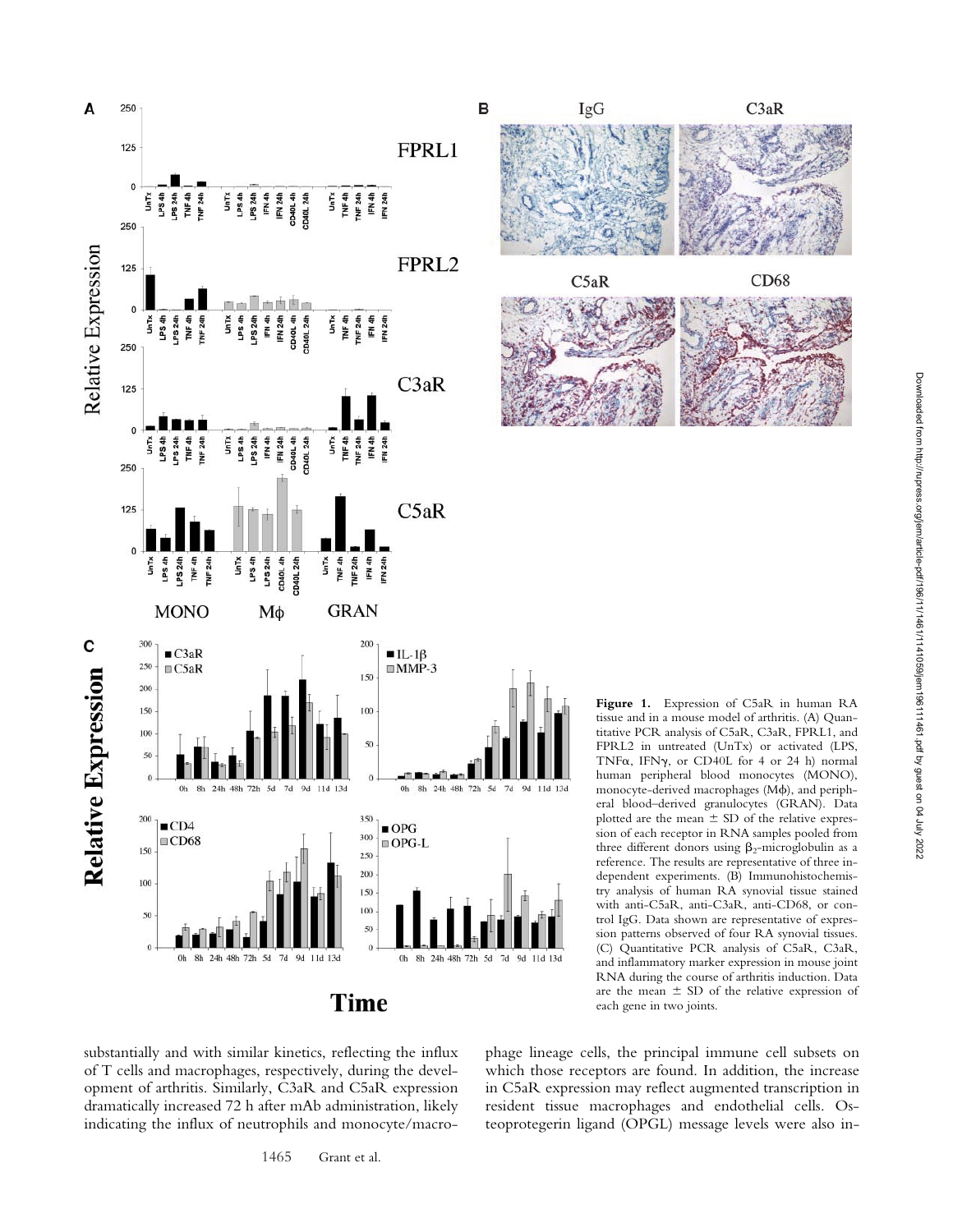creased, presumably a reflection of the influx of T cells into the joint space, whereas osteoprotegerin, expressed mainly by resident chondrocytes and osteoclast precursors, remained relatively stable. In contrast, the expression of CD19, a marker for B lineage cells, did not change dramatically, indicating that B cells are not a major cell subset recruited into joints in this animal model (unpublished data).

*C5aR-deficient Mice Are Resistant to Arthritis Induction.* As C3aR and C5aR expression were clearly up-regulated during the course of disease in this model of arthritis, we examined the effect of deleting expression of each of these receptors on disease induction and severity. Throughout the 14-d course of arthritogenesis, the paw swelling scores

of C3aR<sup>-/-</sup> mice were nearly identical to those of C3aR<sup>+/+</sup> littermates (Fig. 2 A). Histological analyses of joint sections taken from  $C3aR^{-/-}$  and  $C3aR^{+/+}$  animals 2 wk after arthritis induction revealed similar degrees of inflammatory cell recruitment, fibroblast proliferation, and cartilage and bone destruction (Fig. 2 B). Thus, deletion of the C3aR appears to have no substantial effect on this animal model of arthritis. However, strikingly, in three independent experiments  $C5aR^{-/-}$  mice were completely protected from disease induction as assessed by paw swelling ( $n = 5$  per experiment). In contrast, wild-type animals consistently and synchronously developed arthritis 72 h after inoculation with the arthritogenic antibodies (Fig. 2 A). We removed



surfaces are indicated in the images as are regions of pannus tissue (P) comprised of proliferating synoviocytes and infiltrating leukocytes. (C) Joints from naive  $C5aR^{+/+}$  mice. Ab-injected  $CSaR^{+/+}$  or Ab-injected  $CSaR^{-/-}$  mice were stained with an antibody against mouse IgG to detect deposition (brown staining, top). Inflamed joints from  $C5aR^{+/+}$  mice 14 d after Ab transfer were stained with control IgG, anti-C3, or anti-C1q antibodies to detect the accumulation of complement components on the cartilage surfaces (bottom).

1466 The C5a Receptor Is Essential for the Effector Phase of Experimental Arthritis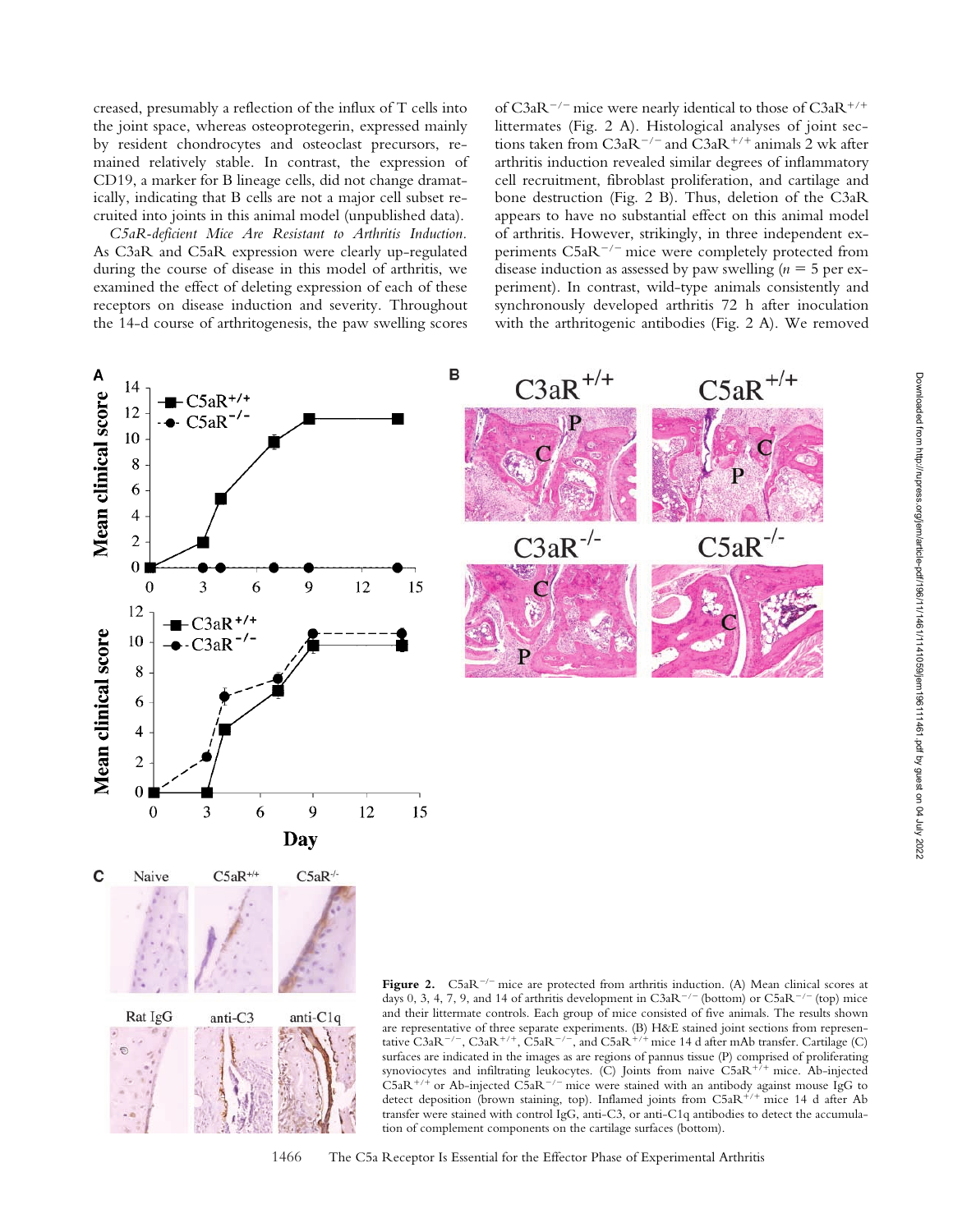joints from animals 14 d after arthritis induction and examined them for histological changes (Table II). H&E stained sections from wild-type arthritic mice had large, obvious inflammatory cell infiltrates. Pannus formation was also evident with expansion of the synovial membrane and proliferation of the synovial lining fibroblasts. Lastly, erosion of the cartilage and bone surfaces was apparent, accompanied by invasion of the pannus tissue into the bone space, reminiscent of the severe changes associated with human RA. The most severe cases showed complete destruction of the normal joint architecture. Consistent with the clinical observation that  $C5aR^{-/-}$  animals had reduced gross inflammation, joint sections from these animals appeared normal with thin synovial lining, only rare infiltrating inflammatory cells, and normal smooth cartilage surfaces indicating a lack of cartilage- and bone-erosive processes (Fig. 2 B).

*Evidence for Antibody Deposition and Complement Activation.* The failure of  $C5aR^{-/-}$  mice to develop arthritis could be due to prevention of the localization of anticollagen antibodies to the joint in the absence of the receptor. To exclude this possibility, we analyzed joint sections from  $C5aR^{+/+}$  and  $C5aR^{-/-}$  animals after anticollagen antibody transfer for deposition on the cartilage surfaces. As expected, we observed no antibody deposition in joints from naive animals. In contrast, we readily detected antibody deposition in joints from both  $C5aR^{+/+}$  and  $C5aR^{-/-}$ mice (Fig. 2 C, top). To additionally examine whether anticollagen deposition on articular surfaces in this model induces complement activation, we analyzed joint sections from naive and arthritic mice for the presence of C3, a

| <b>Table II.</b> Histological Analysis of $C5aR^{-/-}$ and $C5aR^{+/+}$ Joints |  |
|--------------------------------------------------------------------------------|--|
|--------------------------------------------------------------------------------|--|

|                                   | Inflammation Cartilage Bone |                                          |                                  |                                  |                      |                                        |        |       |
|-----------------------------------|-----------------------------|------------------------------------------|----------------------------------|----------------------------------|----------------------|----------------------------------------|--------|-------|
|                                   |                             | Rear Fore Rear Fore Rear Fore Total Mean |                                  |                                  |                      |                                        |        |       |
| $C5aR^{+/+}1$ 4 3 3 4 3 4 21      |                             |                                          |                                  |                                  |                      |                                        |        | 21.25 |
| $C5aR^{+/+}2$ 4                   |                             | 4 3 4 3 4 22                             |                                  |                                  |                      |                                        |        |       |
| $C5aR^{+/+}3$ 4                   |                             | $\overline{4}$                           |                                  | $3 \t 4$                         | 3 <sup>7</sup>       | 3 <sup>1</sup>                         | 21     |       |
| $C5aR^{+/+}4$ 4                   |                             | $\overline{4}$                           |                                  |                                  | $4 \t 4 \t 2$        | $\mathbf{3}$                           | 21     |       |
| $C5aR^{-/-}1 \t1 \t1$             |                             |                                          | $\overline{0}$                   | $\overline{0}$                   | $\overline{0}$       | $\begin{array}{ccc} 0 & 2 \end{array}$ |        |       |
| $C5aR^{-/-}2 = 1$                 |                             | $\mathbf{1}$                             | $\overline{0}$                   | $\overline{0}$                   | $\overline{0}$       | $\overline{0}$                         | 2      | 2.25  |
| $C5aR^{-/-}3$ 1<br>$C5aR^{-/-}$ 4 | 1                           | $\mathbf{1}$<br>2                        | $\overline{0}$<br>$\overline{0}$ | $\overline{0}$<br>$\overline{0}$ | $\Omega$<br>$\theta$ | $\hspace{0.6cm}0$<br>$\overline{0}$    | 2<br>3 |       |

H&E stained joint sections were examined for degree of inflammatory cell infiltrate, pannus/cartilage involvement, and bone destruction using a scale of severity ranging from 0 (normal) to 4 (severe). The data presented are from the fore and rear paws of four  $C5aR^{-/-}$  mice and four  $C5aR^{+/+}$  mice and are representative of the results observed in three separate experiments.

marker of activation of both alternative and classical pathways, and C1q, a marker of classical pathway activation. We detected both C3 and C1q deposition on cartilage in diseased joints (Fig. 2 C, bottom). In comparison, low background staining was observed in sections stained with a control antibody (Fig. 2 C) and in joints from naive mice (not depicted). Thus, in this acute effector model of arthritis, the deposition of autoreactive antibodies on articular cartilage leads to the activation of the classical pathway of complement activation.

*Quantitative Assessment of Joint Inflammation in C5aR-deficient Mice.* Although mice lacking the C5aR were clearly much less sensitive to arthritis induction than their wildtype littermates, we felt it important to quantitatively assess the influx of inflammatory cells into the joint as well as the induction of cytokines and proteases associated with arthritis progression. Therefore, we isolated RNA from the joints of  $C5aR^{-/-}$  and  $C5aR^{+/+}$  animals 14 d after arthritis induction. We then compared the relative expression of CD4, CD68, and CD19 via quantitative PCR to assess the extent of the influx of T cells, macrophages, and B cells, respectively.  $C5aR^{+/+}$  mice showed clear increases in mRNA levels of CD4 and CD68 relative to naive joints, consistent with the influx of inflammatory cells into the joints (Fig. 3). In contrast, mRNA levels in the joints from  $C5aR^{-/-}$  animals after arthritis induction were significantly lower than in wild-type animals. In fact, the levels of these markers remained within the range of naive animals, indicating a profound reduction in the number of T cells and macrophages recruited into the joint. Similarly, we analyzed the level of expression of several inflammatory markers, including IL-1 $\beta$ , TNF $\alpha$ , and MMP-3. The levels of mRNA for each of these genes were significantly increased in joints from arthritic wild-type mice in comparison to naive joints (Fig. 3). As before, mRNA levels in  $C5aR^{-/-}$  animals remained at baseline levels 2 wk after injection of the arthritogenic mAbs. Similarly, we observed that OPGL mRNA levels increased substantially in wild-type mice during the course of disease, yet failed to change in  $C5aR^{-/-}$ animals. This difference is likely to reflect the reduced osteoclastogenesis and bone erosion in  $C5aR^{-/-}$  mice.

*Reduced Influx of Neutrophils into Joints of C5aR-deficient Mice.* The C5aR is expressed on and mediates chemotaxis of neutrophils, monocytes, and macrophages. In addition to C5a, other mediators of neutrophil recruitment, including the chemokines MIP-1 $\alpha$ , MIP-2, and ENA-78, have been found at elevated levels in RA synovial tissue, synovial fluid, and peripheral blood. To assess the effect of C5aR deletion on the recruitment of neutrophils into the joint space after arthritis induction, we measured the relative expression of several chemokines known to recruit neutrophils via receptors other than the C5aR. In wildtype animals, MIP-1 $\alpha$ , MIP-2 $\alpha$ , and ENA-78 levels were strongly induced during the course of arthritis development.  $C5aR^{-/-}$  animals, however, failed to show induction of any of these chemoattractants above the background levels present in joints from naive mice (Fig. 4 A). To directly assess the influx of neutrophils into the joints of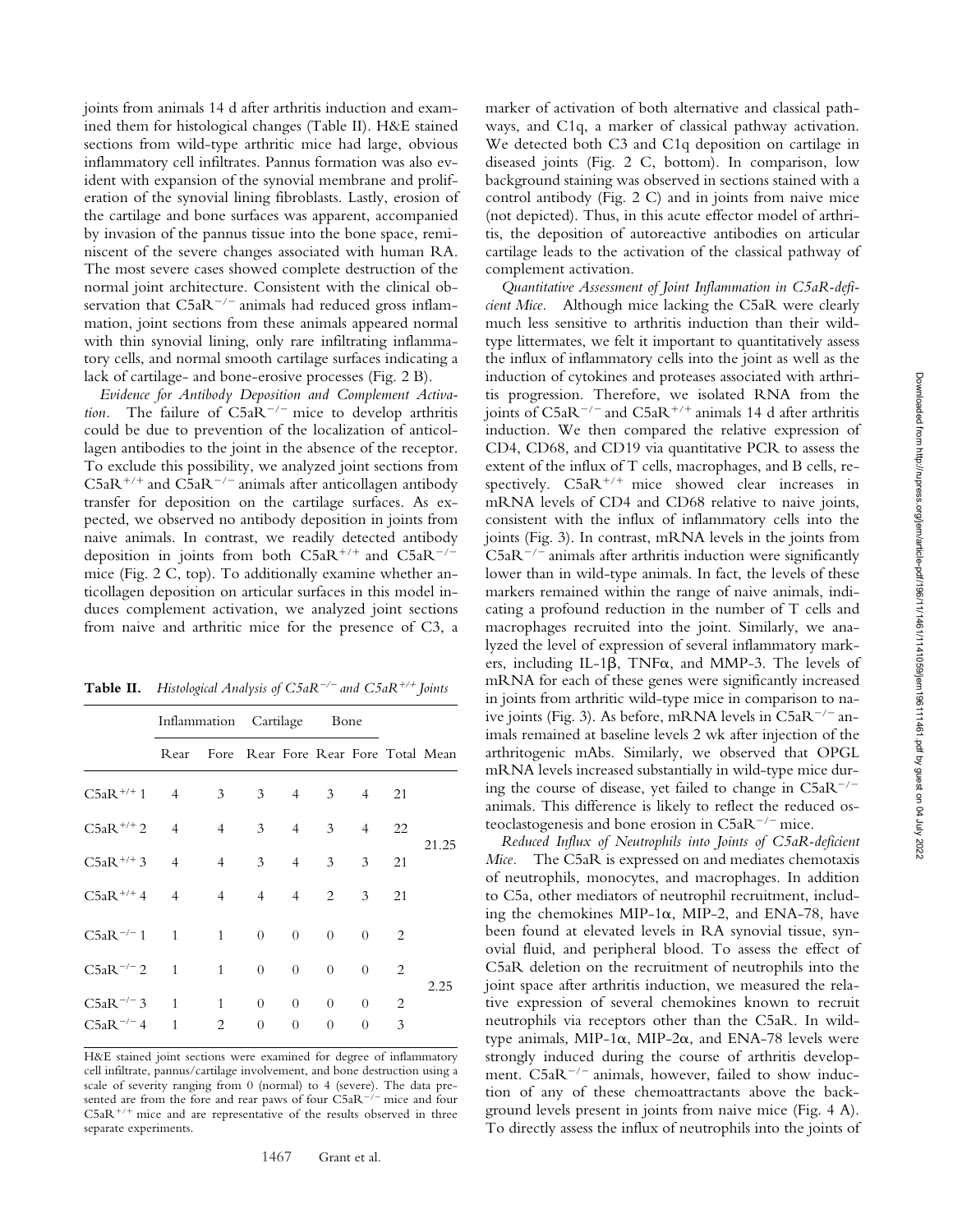

 $C5aR^{-/-}$  and  $C5aR^{+/+}$  mice, we prepared protein extracts from frozen joints 2 wk after arthritis induction. We then measured the levels of MPO enzyme activity in the joint

Figure 3. Quantitative assessment of inflammatory markers in  $C5aR^{+/+}$  and  $C5aR^{-/-}$  mouse joints. RNA was extracted from the joints of naive wild-type or mAb-injected  $C5aR^{+/+}$  (+/+ A) or mAb-injected  $C5aR^{-/-}$  (-/- A) mice 13 d after mAb transfer and analyzed via quantitative PCR analysis for the indicated genes. The levels of IL-1 $\beta$ , CD68, TNF $\alpha$ , CD4, MMP-3, and OPGL were significantly reduced in the joints from  $C5aR^{-/-}$ mice injected with the arthritogenic antibodies  $(-/- A)$  compared with injected C5aR<sup>+/+</sup> mice  $(+/ + A; P < 0.0001$ , Student's *t* test). Data are the mean  $\pm$  SD of the relative expression of each gene in ten joints each from naive mice or from mAbinjected  $C5aR^{-/-}$  or  $C5aR^{+/+}$  mice. The results are representative of three independent experiments.

extracts as a measure of neutrophil influx. A significant decrease (fourfold,  $P \le 0.005$ ) in levels of MPO was observed in the  $C5aR^{-/-}$  animals relative to wild-type littermates,





Figure 4. Decrease in neutrophilia, chemokines, and adhesion receptor induction in C5aR<sup>-/-</sup> mice. (A) Neutrophil chemotactic factors ENA-78 (P < 0.0001, Student's *t* test), MIP-1 $\alpha$  (P < 0.0001), and MIP-2 (P < 0.0001), and adhesion molecules ICAM-1 ( $P < 0.002$ ), VCAM-1 ( $P < 0.0001$ ), and E-selectin (P < 0.0001) were significantly reduced in joints from C5aR<sup>-/-</sup> mice injected with the arthritogenic antibodies  $(-/- A)$  compared with injected  $CSaR^{+/+}$  mice  $(+/+A)$ . Quantitative PCR data are expressed as described in Fig. 3. (B) Neutrophilia is reduced in joints from  $C5aR^{-/-}$  mice injected with the arthritogenic antibodies compared with injected  $CSaR^{+/+}$  mice as assessed by an assay for MPO performed with protein extracts from five joints each from  $C5aR^{+/+}$  and  $C5aR^{-/-}$  mice 14 d after mAb transfer (P < 0.005). (C) Neutrophilia (N) in arthritic  $C5aR^{+/+}$  joints (top) is evident from examination of high powered fields of tissue sections stained with H&E. In contrast, only rare neutrophils were observed in joints from  $C5aR^{-/-}$  animals 14 d after mAb transfer. Arrowheads indicate region of lower power fields (left) enlarged in the high power fields (right). Cartilage (C), pannus (P), and synovial lining (S) are indicated.

1468 The C5a Receptor Is Essential for the Effector Phase of Experimental Arthritis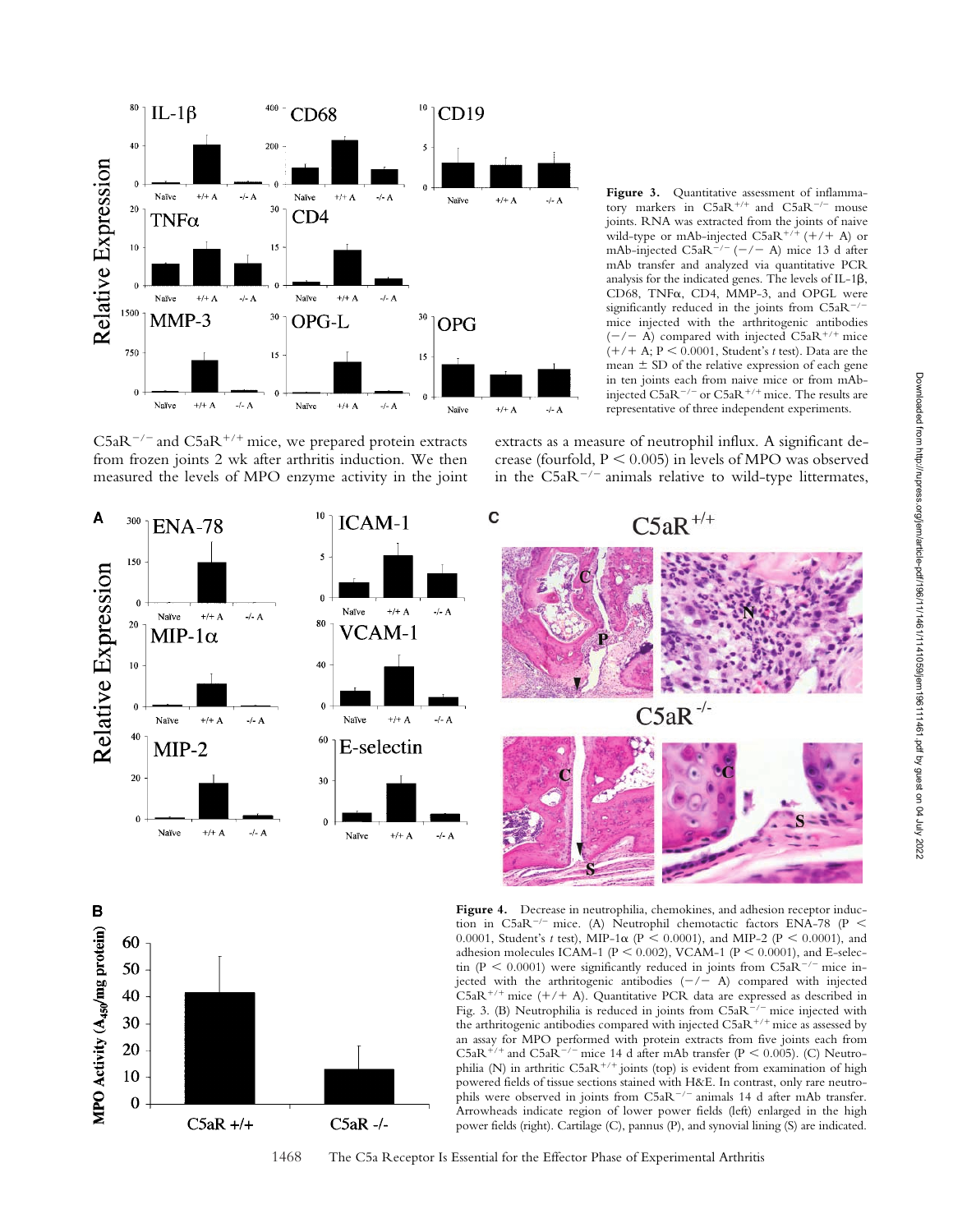indicating a reduction in the recruitment of neutrophils into the joint as a consequence of C5aR deletion (Fig. 4 B). The decreased MPO enzyme levels reflect the profound reduction in the numbers of neutrophils present in the joints from  $C5aR^{-/-}$  animals as is readily observed in joint sections at high magnification (Fig. 4 C).

*Reduced Induction of Adhesion Molecule Expression in the Joints of C5aR-deficient Mice.* One mechanism by which proinflammatory cytokines and chemokines recruit leukocytes into the inflamed joint is through the induction of adhesion molecules on local endothelium and synovial fibroblasts themselves. intercellular adhesion molecule (ICAM)-1, vascular cell adhesion molecule (VCAM)-1, and E-selectin are three of the principal adhesion receptors known to be up-regulated during the course of arthritis. Therefore, we measured the quantitative induction of mRNA for these three molecules in  $C5aR^{-/-}$  and wild-type mice during arthritogenesis. Each of these adhesion molecules was substantially up-regulated in joints from wild-type animals. However, in joints from  $C5aR^{-/-}$  mice, VCAM-1 and E-selectin mRNA levels remained at baseline levels (Fig. 4 A). A slight induction of ICAM-1 was observed in C5aRdeficient joints, although the levels were significantly lower than in arthritic wild-type littermates. Therefore, the induction of the major adhesion molecules involved in the extravasation and localization of inflammatory cells in the arthritic joint is inhibited in  $C5aR^{-/-}$  mice.

#### **Discussion**

A role for the complement system in RA is suggested by a number of observations. Perhaps foremost among these is that rheumatoid factors, autoantibodies against the Fc portion of IgG, are present in a large proportion of RA patients (11). Deposition of immune complexes in these patients, as in other autoimmune diseases such as SLE, would lead to activation of the complement system. This activation would be manifested in the proinflammatory effects of anaphylatoxins C3a and C5a and complement receptormediated cellular activation by C3b and other proteins in the pathway. In fact, elevated levels of C3a and C5a have been noted in the synovial fluid and peripheral blood of RA patients (19–21). Additionally, other cell surface and soluble proteins relevant to complement system activation and control are induced in RA, such as the increased expression of CD55 in the intimal layer of inflamed synovia and the increased circulating C-reactive protein levels in the peripheral blood of RA patients (22). These findings point toward a hyperactivity of the complement and innate immune system pathways in human RA, perhaps indicative of a causative or perpetuating role for these systems in chronic joint inflammation.

The principal mouse models of arthritis, such as CIA and the passive antibody transfer model, also have clear antibody and complement-driven components. Although collagen is the principal self-antigen for these models, it has recently become clear that other autoantibody targets such as GPI can substitute as initiating factors in experimental arthritis (23). Therefore, as autoreactive immune complexes form and are deposited in healthy joint tissue, the complement cascade is activated leading to the liberation of C5a. Our findings indicate that subsequent C5a-dependent recruitment of neutrophils and other cells via interaction with the C5aR is a crucial step in the cascade of events leading to the arthritic environment in the joint. It has been shown that anticollagen antibodies become deposited in the joint and activate complement in the absence of C5 (24). Here, we demonstrate that anticollagen antibodies traffic to the joints of  $C5aR^{-/-}$  mice and are deposited on articular cartilage. Furthermore, we show that in this model, antibody deposition in the joint is associated with the presence of complement components C3 and C1q, which are also detected on the cartilage surface. Therefore, the failure of  $C5aR^{-/-}$  mice to develop arthritis after anticollagen antibody transfer does not reflect reduced antibody deposition and consequent complement activation, but rather indicates a failure of C5aR-expressing cell popu-



### Cartilage destruction, osteoclastogenesis, bone resorption

Figure 5. Model for the inflammatory cascade of arthritis. After the initiation of disease as a result of the activation of autoreactive T and B cells, rheumatoid factor and other autoantibodies are produced and deposited in the joint spaces. Immune complex formation leads to the activation of the complement cascade, ultimately yielding C5a. The C5a gradient emanating from the joint recruits and activates neutrophils and monocytes to the synovium and synovial fluid. In addition, C5a may directly activate endothelial cells to up-regulate adhesion receptor expression, promoting extravasation of inflammatory cells. Activated neutrophils liberate additional chemotactic factors that recruit additional inflammatory cell subsets, particularly monocyte/macrophage lineage cells. These latter cells, a primary source of  $TNF\alpha$  and IL-1 $\beta$ , activate resident synovial fibroblasts. Activated synovial fibroblasts produce additional effector molecules, including cytokines, chemokines, and proteases. The end result is a cycle of positive feedback that amplifies the inflammation and results in cartilage and bone degradation.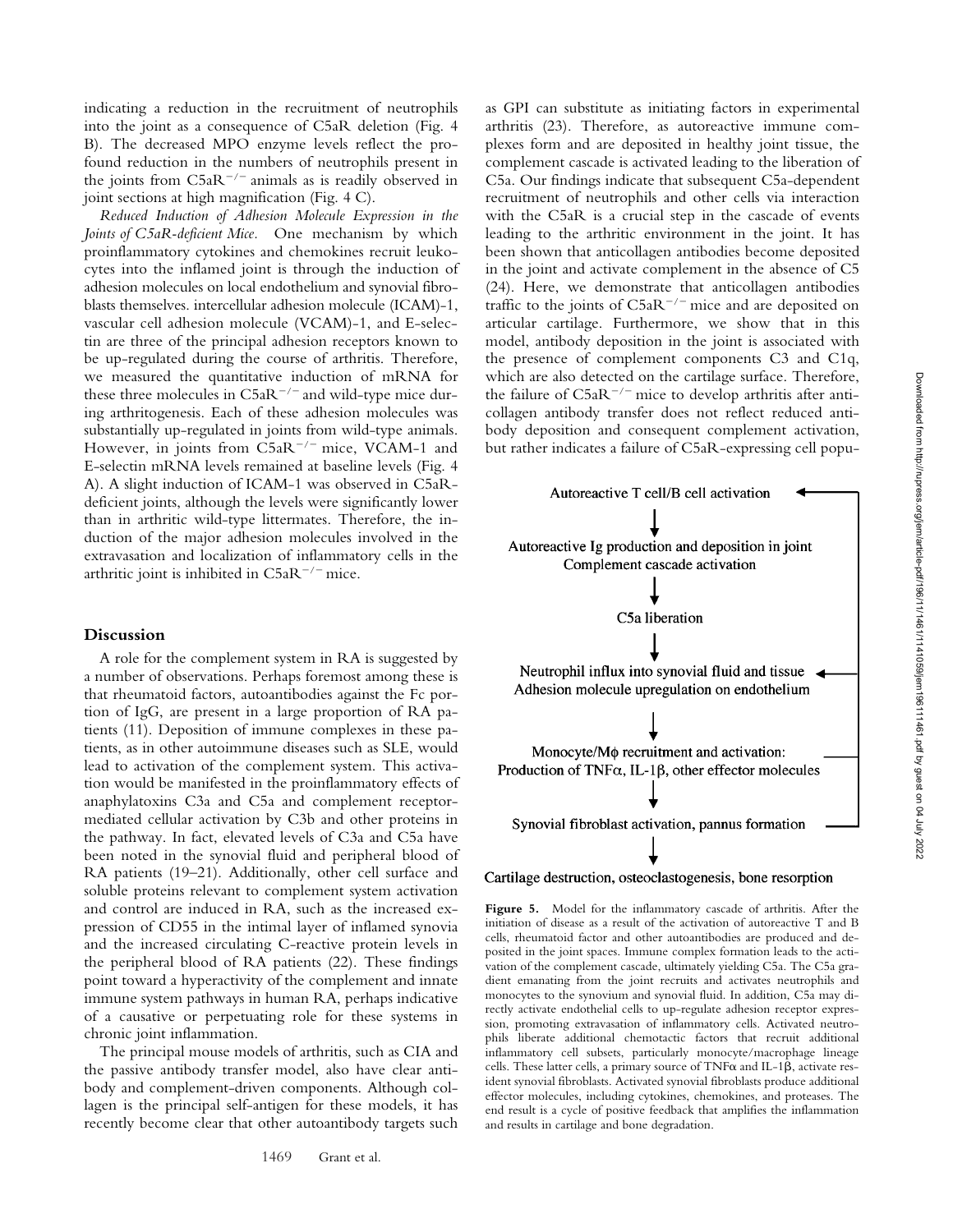lations to respond to those events. Data published while this report was in preparation suggest that in a model of arthritis induced by the transfer of antibodies against the ubiquitous enzyme GPI, the classical pathway of complement activation is dispensable (25). It is possible that there are fundamental mechanistic differences between anti-CIA and anti-GPI–induced disease. Alternatively, both models may activate the classical pathway as manifest by C1q deposition on articular cartilage, but the alternative pathway can compensate in its absence.

In contrast to C5aR, targeted disruption of C3aR expression had no discernible effect on the induction of arthritis induced by anticollagen mAbs. This difference points toward neutrophil recruitment as an important component of arthritogenesis in this model because C3aR protein expression is much lower than C5aR on neutrophils and does not appear to substantially induce chemotaxis of this cell type (26–28). Here, we demonstrate that neutrophils, T cells, and macrophages are not recruited in the absence of the C5aR during arthritis induction in a model that bypasses the stage of antigen-specific T and B cell development. In addition, MIP-1 $\alpha$ , MIP-2, and ENA-78 are not induced in the absence of the C5aR. Therefore, in this animal model, C5a-dependent stimulation of leukocytes, endothelial cells, or other cell types leads to the production of chemokines and proinflammatory mediators that contribute to the disease process. The adhesion molecules VCAM-1, ICAM-1, and E-selectin, which are induced in wild-type mice during arthritogenesis and believed to play important roles in the extravasation of inflammatory cells into the arthritic joint, are not induced in the absence of the C5aR. Because the C5aR is expressed on endothelial cells, signaling through this receptor may lead to the upregulation of adhesion receptors important for the extravasation of inflammatory cells. Alternatively, factors produced by  $C5aR<sup>+</sup>$  neutrophils and monocytes might be required for the induction of adhesion receptors on the endothelium. Our findings suggest that neutrophilia is a critical early event in the initiation of disease in this model and that in the absence of the C5aR, neutrophils are not recruited to sites of immune complex deposition and complement activation. Therefore, production of chemokines and other effector molecules by neutrophils might be essential for the recruitment of other inflammatory cells and the subsequent chronic stage of arthritis (Fig. 5). Consistent with this interpretation, it was recently reported that depletion of neutrophils prevented the induction of arthritis in the K/BxN serum transfer model and depletion of neutrophils after disease initiation led to an amelioration of joint damage and inflammation (29).

Beyond the profound inhibition of inflammation, we observed no signs of cartilage and bone degradation in  $C5aR^{-/-}$  mice. Joint histology of  $C5aR^{-/-}$  animals after arthritogenic mAb transfer was indistinguishable from naive joints. At the molecular level, we observed a complete inhibition of induction of a key cartilage-degrading enzyme, MMP-3. In addition, OPGL expression in the joints of  $C5aR^{-/-}$  mice remained at baseline levels, reflecting a failure to activate a key pathway believed to regulate osteoclastogenesis and bone resorption in arthritis (30, 31). Therefore, the deposition of autoantibodies and resulting activation of the complement cascade do not provide the signals necessary to progress to joint degradation in the absence of recruited inflammatory cells.

A variety of mouse strains, including NOD, are C5 deficient due to a genetic deletion encompassing a portion of the gene encoding this component of the complement cascade. These strains are resistant to arthritis induced by collagen and anti–glucose-6-phosphate autoantibodies (24, 32, 33). A role for C5 in arthritis is further supported by the observation that an anti-C5 antibody prevented CIA and ameliorated established disease (34). More recently, clinical trials with anti-C5 antibodies have been initiated to treat human RA. However, the mechanistic basis for resistance of C5-deficient mice to disease has never been delineated. The activation of the complement cascade as a result of deposition of anticollagen antibodies in the joint would lead to the liberation of C5a and the recruitment or activation of C5aR-bearing cells. In addition, the cleavage of C5 results in the formation of C5b and recruitment of additional components of the complement cascade, ultimately resulting in the formation of the membrane attack complex (MAC). The formation of the MAC in the joint could result in the necrosis of local cells and nonlytic effects of the MAC, such as induction of inflammatory mediator release and cellular proliferation, both of which could contribute to the arthritic condition. Our results indicate that the protective effect of C5 deficiency can be explained as an inability to form C5a and recruit and/or activate cells through the C5aR. Although it seems from our results that MAC-dependent processes are insufficient to cause arthritis in this model, we cannot exclude the possibility that C5bdependent processes exacerbate disease. Given the extent to which arthritis is inhibited in an effector model of arthritis, novel inhibitors or biotherapeutics directed against the C5aR may show promise in the treatment of human RA.

*Submitted: 6 February 2002 Revised: 27 September 2002 Accepted: 11 October 2002*

#### **References**

- 1. Firestein, G.S. 1996. Invasive fibroblast-like synoviocytes in rheumatoid arthritis. Passive responders or transformed aggressors? *Arthritis Rheum.* 39:1781–1790.
- 2. Kinne, R.W., R. Brauer, B. Stuhlmuller, E. Palombo-Kinne, and G.R. Burmester. 2000. Macrophages in rheumatoid arthritis. *Arthritis Res.* 2:189–202.
- 3. Choy, E.H., and G.S. Panayi. 2001. Cytokine pathways and joint inflammation in rheumatoid arthritis. *N. Engl. J. Med.* 344:907–916.
- 4. Fox, D.A. 1997. The role of T cells in the immunopathogenesis of rheumatoid arthritis: new perspectives. *Arthritis Rheum.* 40:598–609.
- 5. Plater-Zyberk, C., A.J. Hoogewerf, A.E. Proudfoot, C.A. Power, and T.N. Wells. 1997. Effect of a CC chemokine receptor antagonist on collagen induced arthritis in DBA/1